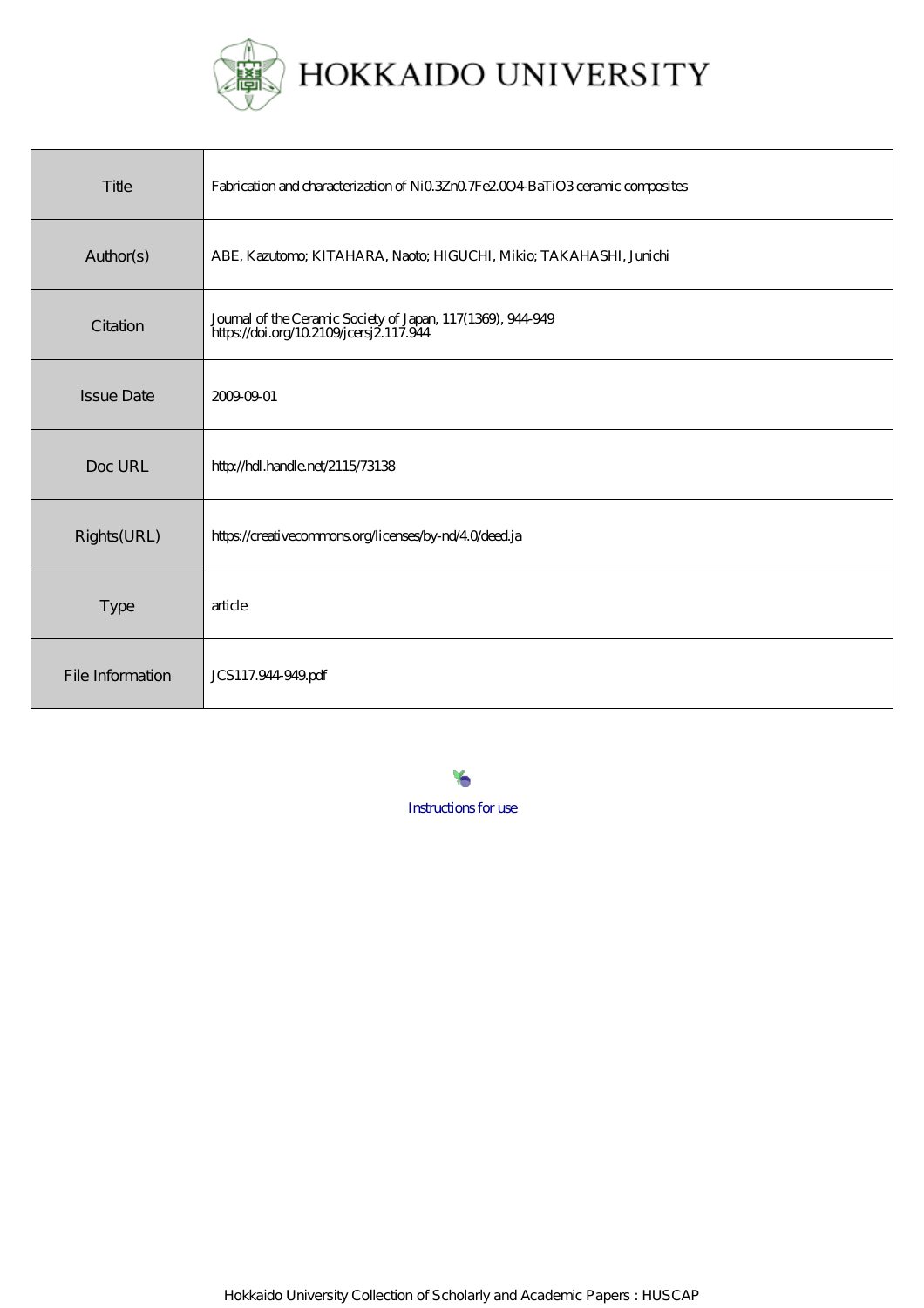# Fabrication and characterization of Ni<sub>0.3</sub>Zn<sub>0.7</sub>Fe<sub>2.0</sub>O<sub>4</sub>-BaTiO<sub>3</sub> ceramic composites

# $\boldsymbol{\mathrm{Kaz}}$ utomo ABE, $^\dagger$  Naoto KITAHARA, $^\ast$  Mikio HIGUCHI and Junichi TAKAHASHI

**Division of Materials Chemistry, Graduate School of Engineering, Hokkaido University, Kita-13, Nishi-8, Kita-ku, Sapporo 060**-**8628** \* **Faculty of Engineering, Tokyo Polytechnic University, 1583 Iiyama, Atsugi, Kanagawa 243**-**0297**

The ceramic composites containing  $1-25 \text{ vol}\%$  BaTiO<sub>3</sub> in a ferrite matrix phase of  $\text{Ni}_{0.3}\text{Zn}_{0.7}\text{Fe}_2\text{O}_4$  were fabricated by sintering at 1250 $^{\circ}$ C in air. The sintered composites indicated a steep increase in dielectric permittivity in a small BaTiO<sub>3</sub> ratio up to 5 vol%. In a limited BaTiO<sub>3</sub> ratio of  $3-15$  vol%, a reaction between  $\text{Ni}_{0.3}\text{Zn}_{0.7}\text{Fe}_2\text{O}_4$  and BaTiO<sub>3</sub> resulted in the production of a liquid phase during sintering, which caused correspondingly the formation of secondary phases of BaFe<sub>2</sub>O<sub>4</sub> ss and hexagonal **BaTiO3 ss. These solid phase and microstructure changes, however, brought about little contribution to the increasing permittivity of the composites. Electrical property evaluations combined with compositional analysis revealed that the remarkably**  increasing permittivity could be predominantly attributed to the electron hopping between  $Fe^{2+}$  and  $Fe^{3+}$  in the ferrite matrix, which was caused by the incorporation of a small amount of  $Ti^{4+}$  into the spinel sublattice.

©2009 The Ceramic Society of Japan. All rights reserved.

Key-words : Ni0.3Zn0.7Fe2.0O4–BaTiO3 composite, Solid state reaction, Ti-doped NiZn ferrite, Dielectric permittivity, Electromagnetic wave absorber

[Received May 7, 2009; Accepted July 16, 2009]

#### 1. Introduction

Recently, the electric switching power supplies have been widely used in many electronic devices, because of its excellent capability of large electric current generation in a small-sized unit. A very fast switching rate in such a power circuit inevitably results in the generation of emission noise (electromagnetic wave; EM wave) ranging from  $0.1$  MHz to  $10$  MHz.<sup>1)</sup> The emission noise from switching power supplies equipped in electronic devices causes electromagnetic interference, so-called EMI, between them. In order to suppress the EMI, the emission noise should be shielded or absorbed with some materials.<sup>2),3)</sup> Materials such as carbon-ulthane composites<sup>3)</sup> and ferrites<sup>3),4)</sup> can convert the EM waves (emission noise) to thermal energy by the energy loss characteristics in their electric conduction, dielectric, and/or magnetic properties. Materials having this character are called EM wave absorbers.

The working performance of an EM wave absorber is strongly dependent on the impedance matching between the absorber material and air. Deviation from a condition of the impedance matching between them gives rise to the reflection of EM waves at the surface of the absorber. With  $Z_0$  and  $Z_1$  being an impedance of the air and an EM wave absorber, respectively, each impedance is defined as follows;

$$
Z_0 = \sqrt{\frac{\mu_0}{\varepsilon_0}}\tag{1}
$$

$$
Z_1 = \sqrt{\frac{\mu_{r1}}{\varepsilon_{r1}}} \tanh\left(\gamma_1 d_1\right) \tag{2}
$$

where  $\mu_0$  and  $\varepsilon_0$  are the permeability and permittivity of air (or

vacuum), while  $\mu_{r1}$  and  $\varepsilon_{r1}$  are the relative permeability and permittivity of the absorber with a thickness  $d_1$ , respectively. A propagating constant,  $\gamma_1$ , of an EM wave with its wavelength of  $\lambda$  in the absorber can be expressed as<sup>4),5)</sup>

$$
\gamma_1 = j \frac{2\pi}{\lambda} \sqrt{\mu_{\rm r1} \varepsilon_{\rm r1}} \tag{3}
$$

which denotes that the amount of an EM wave absorbed in the material increases with an increasing  $\sqrt{\mu_{r1} \varepsilon_{r1}}$  value. Thus, a perfect impedance matching,  $Z_0 = Z_1$ , allows EM waves to propagate from the free space to the inside of the absorber without any reflection. To establish the  $Z_0 = Z_1$  condition,  $\mu_{r1}$  and  $\varepsilon_{r1}$  are required to be equal. Accordingly, it is obviously desirable for an EM wave absorber to have the electromagnetic property of  $\mu_{r1} = \varepsilon_{r1}$  as well as very large  $\mu_{r1}$  and  $\varepsilon_{r1}$  which can lead to large energy loss characteristics. $5,6$ )

To fulfill this requirement as an EM wave absorber in the frequency range of 0.1–10 MHz, the fabrication of ceramic composites has been made for the combinations between magnetic and ferroelectric oxides.<sup>7),8)</sup> In the studies of the ceramic composites,  $Ni_{0.3}Zn_{0.6}Cu_{0.2}Fe_{1.96}O_4$  + BaTiO<sub>3</sub><sup>7)</sup> and  $N_{0.3}Zn_{0.5}Cu_{0.2}Fe_{1.9}O_4$  + Pb(Zr,Ti)O<sub>3</sub>,<sup>8)</sup> CuO was added to NiZn ferrites with  $\mu$ <sub>r</sub>  $\approx$  1000 in order to allow low-temperature sintering for the manufacture of multi-layer devices. CuO assisted effectively the densification of the composite samples at 900 $^{\circ}$ C but concurrently lowered the  $\mu$ <sub>r</sub> values to be ~300. A reduction in  $\mu_r$  in such composite system is inevitable because some non-magnetic material must be introduced to give the  $\mu_r = \varepsilon_r$  condition.

Among the NiZn ferrites with various Ni/Zn ratios, the  $Ni<sub>0.3</sub>Zn<sub>0.7</sub>Fe<sub>2</sub>O<sub>4</sub> sample shows a maximum  $\mu_r$  value at room tem$ perature.<sup>9)</sup> Therefore, a ceramic composite of  $Ni_{0.3}Zn_{0.7}Fe_2O_4$ BaTiO<sub>3</sub> was considered to be the most promising combination in which the  $\mu_r = \varepsilon_r$  condition could be satisfied. Based on the mixture rule of Lichtenecker,<sup>10)</sup> the  $\mu_r = \varepsilon_r$  condition should be attained for a mixing ratio of  $Ni_{0.3}Zn_{0.7}Fe<sub>2</sub>O<sub>4</sub>:BaTiO<sub>3</sub> = 75:25$ 

<sup>†</sup> Corresponding author: K. Abe; E-mail: kazuabe@eng.hokudai. ac.jp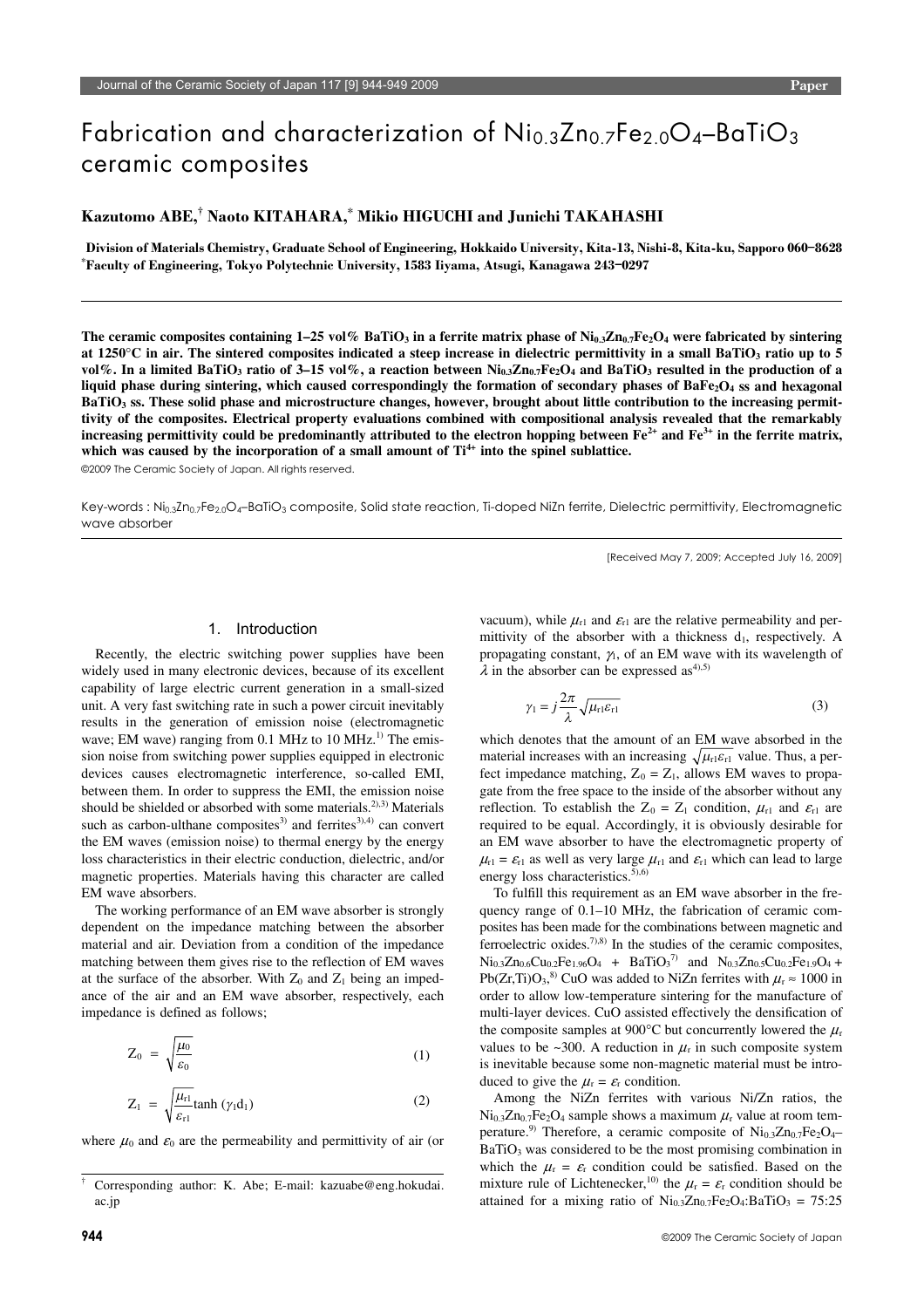vol% with  $\mu_{\rm r} \doteq \varepsilon_{\rm r} \doteq -200$  if no reaction between them occurred under a fabrication condition. However, no detailed examination has been conducted for the ceramic composites with the mixing ratio of  $Ni_{0.3}Zn_{0.7}Fe_2O_4$ :BaTiO<sub>3</sub> = 100:0-75:25 vol%. Therefore, in this study, we have focused on the fabrication of the Ni0.3Zn0.7Fe2O4–BaTiO3 (NZ ferrite-BT) composites with the mixing ratios of 0–25 vol% BT and examined the effects of solid phases and microstructure changes on, especially, the dielectric properties of the resulting ceramic composites.

### 2. Experimental

A NZ ferrite powder was prepared by a conventional solid state reaction. Fixed amounts of commercially available raw materials of NiO, ZnO, and Fe<sub>2</sub>O<sub>3</sub> (Wako Pure Chemical Industries, Ltd.) were mixed as a slurry in a plastic container with zirconia balls for 12 h to obtain a given ferrite composition of  $\text{Ni}_{0.3}\text{Zn}_{0.7}\text{Fe}_2\text{O}_4$ . A mixed and dried powder was calcined at 1000°C for 4 h in air and then ground into a fine starting powder less than  $1 \mu$ m. Given amounts of the NZ ferrite powder thus prepared and a commercially available  $BaTiO<sub>3</sub>$  powder (Sakai Chemical Industry Co., Ltd.,  $d_{ave} = 0.5 \mu$ m and tetragonal phase) were mixed in the same manner as that described above to obtain composite powders with 1, 3, 5, 8, 10, 15 and 25 vol% BT mixing ratio (These samples are referred to as 1 BT, 3 BT, 5 BT, 8 BT, 10 BT, 15 BT and 25 BT composites, respectively). Green compacts of the composite powders formed by a uniaxial pressing at 50 MPa were sintered in air under various conditions (1200–1275°C for 2–48 h). The sintered samples were characterized by density measurement (Archimedes method), solid phase identification with X-ray Diffractometer (XRD: Rigaku Co., Rint 2200), microstructure observation with Scanning Electron Microscope (SEM: JEOL Ltd., JSM–6300F), and element analysis with Energy Dispersive X-ray Spectrometer (EDS: JEOL Ltd., JSM–6390LVS). Furthermore, electrical properties were evaluated for bulk composite samples coated with Ag electrodes. Dielectric permittivity  $(\varepsilon_r)$ was measured with an impedance analyzer (Agilent 4285A). An electrometer (ADCMT 8340A) equipped with a Direct current (DC) supply (Agilent E3649A) was used to measure the Current-Voltage (*I–V*) characteristic and DC resistivity by the 2-probe or 4-probe method. The magnetic permeability  $(\mu_r)$  was measured with a RF material analyzer (Agilent E4991A) for a troidal disk sample with outer and inner diameters of 19 mm and 9 mm, respectively.

#### 3. Results and discussion

# 3.1 Changes in  $\varepsilon_{r}$ , solid phase and microstructure with BT ratio

In our preliminary examination, we had found that the ceramic composites with the BT ratio ranging from 15 to 35 vol% showed considerably higher  $\varepsilon_r$  values than those calculated from the Lichtenecker's mixture formula.<sup>10)</sup> A detailed study was then conducted for the composites with lower BT ratios. A change in measured  $\varepsilon_r$  with BT ratio is shown in Fig. 1 for the NZ ferrite-BT composites obtained by sintering at 1250 °C for 4 h. A broken line indicates a  $\varepsilon$ <sub>r</sub> change for a serial mixture of the NZ ferrite and BT phases, which could be calculated from Lichtenecker's formula using the reference  $\varepsilon$ <sub>r</sub> values of 20 and 3000 for the NZ ferrite and BT phases, respectively. It is obvious that the measured  $\varepsilon$ <sub>r</sub> steeply increases toward 5 vol% BT, above which it slightly decreases with an increasing BT ratio.

The XRD results of these NZ ferrite-BT composites are shown in **Fig. 2**. It is noticed that two types of solid phase were newly formed during sintering at 1250°C. A solid phase marked with



Fig. 1. Permittivity change of NZ ferrite-BT composites with BT ratio.



Fig. 2. Phase change of NZ ferrite-BT composites with BaTiO<sub>3</sub> ratio.



Fig. 3. SEM images of thermally etched composites with 3–15 BT.

"A" can be detected for 3–15 BT composites with its maximum peak intensity at 10 vol% BT. On the contrary, XRD peaks marked with "B" clearly appear from the 5 vol% BT composite, and their peak intensities considerably increase for the 25 vol% BT composite. The microstructure evolution with BT ratio can be seen in **Figs. 3** and **4**. The microphotographs of thermally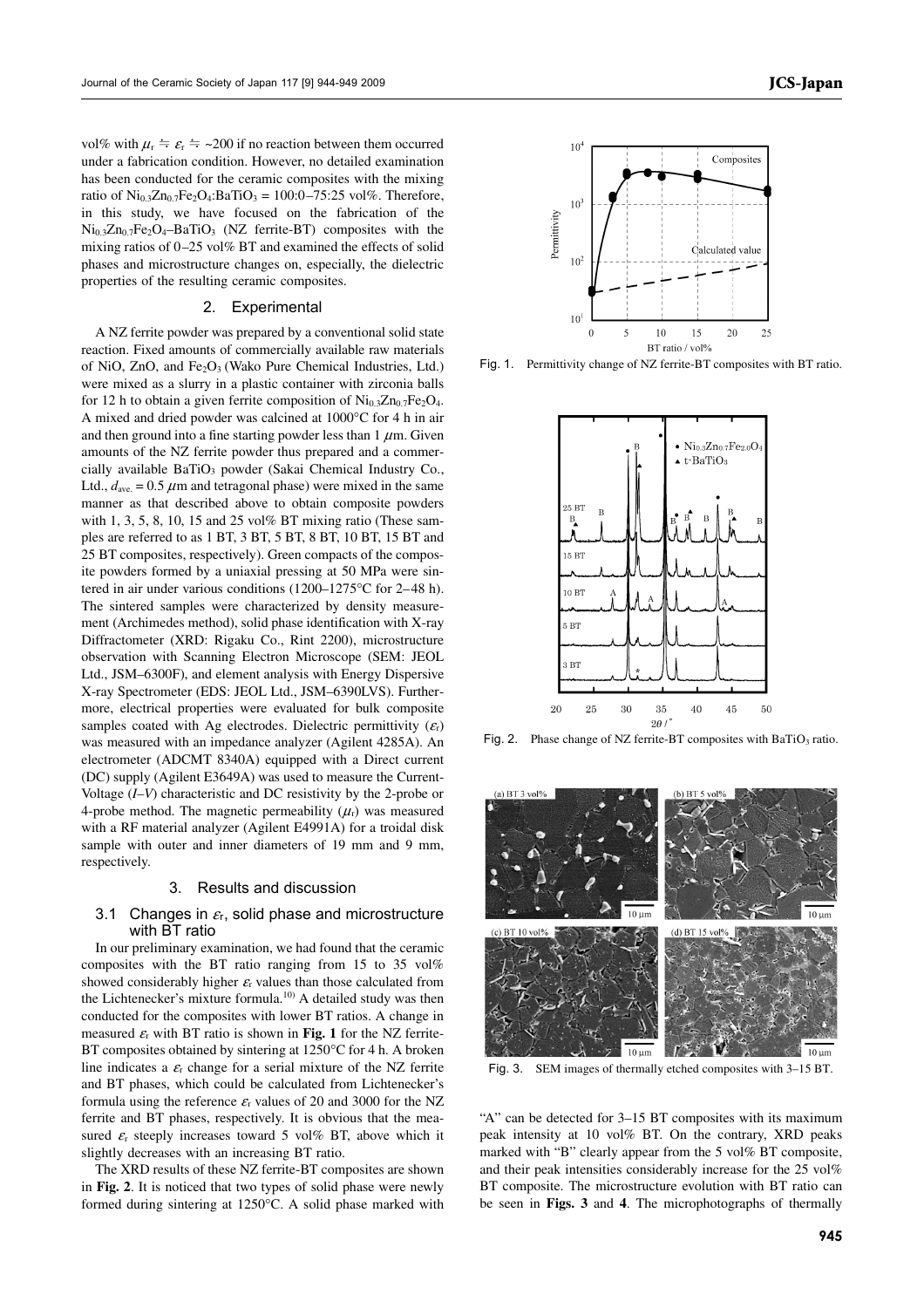

Fig. 4. BSEM images of polished composites of (a) 3 BT, (b) 5 BT, (c) 10 BT, (d) 15 BT and (e) 25 BT.

Table 1. Composition of the A-phase in Each Sample

| $BT (vol\%)$ | Ba    | Fe    | Ti    | Zn    | Total |
|--------------|-------|-------|-------|-------|-------|
| 3            | 0.298 | 0.629 | 0.029 | 0.037 | 0.993 |
| 5            | 0.333 | 0.588 | 0.037 | 0.026 | 0.984 |
| 8            | 0.316 | 0.588 | 0.045 | 0.036 | 0.985 |
| 10           | 0.299 | 0.582 | 0.063 | 0.026 | 0.970 |

Ti content tended to increase with an increasing amount of BT mixing ratio.

Table 2. Compositional Change of h-BT in Each Composite

| $BT (vol\%)$ | Ba    | Fe    | Ti    | Zn    | $Fe/(Fe + Ti)$ | Ni    |
|--------------|-------|-------|-------|-------|----------------|-------|
| 3            | 0.514 | 0.359 | 0.047 | 0.057 | 0.884          | 0.023 |
| 5            | 0.505 | 0.190 | 0.250 | 0.040 | 0.432          | 0.015 |
| 8            | 0.508 | 0.179 | 0.263 | 0.035 | 0.405          | 0.015 |
| 10           | 0.496 | 0.169 | 0.300 | 0.025 | 0.360          | 0.010 |
| 15           | 0.505 | 0.167 | 0.281 | 0.031 | 0.373          | 0.016 |

 $Fe/(Fe + Ti)$  ratio in h-BT was found to decrease with an increasing amount of BT

etched samples (Fig. 3) reveal that the grain size of the NZ ferrite matrix gradually decreases with an increasing BT ratio. Backscattered electron microscopy (BSEM) images of the polished samples (Fig. 4) represent light gray or white grains which might be secondary phases produced by the reaction between the NZ ferrite and BT particles during sintering.

In order to find out what these newly formed phases "A" and "B" could be, the compositional analysis with EDS was conducted for several compositions. **Tables 1** and **2** indicate the average values of each element in the "A"-phase and "B"-phase,



Fig. 5. A highly magnified BSEM image of 10 BT composite.

respectively, with a highly magnified image of each phase in **Fig. 5**. Based on the detailed comparative inspection of the data on many compounds reported in the BaO–TiO<sub>2</sub><sup>11)</sup> and BaO–Fe<sub>2</sub>O<sub>3</sub> binary systems<sup>12)</sup> and the BaO–TiO<sub>2</sub>–Fe<sub>2</sub>O<sub>3</sub> ternary system<sup>13)</sup> with the results obtained in this study (the XRD profiles and chemical composition analysis given in Tables 1 and 2), both phases could be identified. That is, the "A"-phase was proved to be the hexagonal BaFe<sub>2</sub>O<sub>4</sub> solid solution in which the (Ti, Zn, Ni) cations could be incorporated in the  $Fe<sup>3+</sup>$  site, and the "B"-phase was the hexagonal BaTiO<sub>3</sub> (h-BT) type compound containing considerable amounts of Fe. It is known that an extensive solid solution between  $BaTiO<sub>3</sub>$  and  $BaFeO<sub>2.5</sub>$  with the hexagonal BaTiO<sub>3</sub> structure is formed,<sup>12)</sup> in which both Fe<sup>3+</sup> and Fe<sup>4+</sup> cations could be substituted for  $Ti^{4+}$  cations with the general formula BaTi<sub>1–*x*–*y*Fe<sup>3+</sup><sub>*x*</sub>Fe<sup>4+</sup><sub>*y*</sub>O<sub>3–*x*/2</sub>. The substitution of Fe<sup>3+</sup> for Ti<sup>4+</sup> is</sub> accompanied by the formation of oxygen vacancies up to a limited composition of BaFe $_{0.67}$ Ti<sub>0.33</sub>O<sub>2.67</sub>. For the solid solutions with the  $[Fe]/[Fe + Ti]$  ratio higher than 0.67, further incorporation of Fe occurs as  $Fe<sup>4+</sup>$  while the oxygen vacancy concentration remains constant.<sup>12)</sup> In the present study, a very high Fe content in the 3 vol% BT composite (Table 2) with the corresponding XRD peak shifting toward a higher  $2\theta$  (marked with  $*$  in Fig. 2) would be explained by the incorporation of a much larger amount of the Fe cation as  $Fe^{4+}$ . Above 5 vol% BT, the XRD peak intensity of the h-BTss phase, in which a 40–50% of the Ti-site available in the structure was replaced by Fe, Zn and Ni, correspondingly increases with an increasing BT ratio (Fig. 2). The coexistence of tetragonal  $BaTiO<sub>3</sub>$  (t-BT) and h-BT phases in the sintered composites might be partly due to the aggregation of the dispersed BT particles during the powder mixing process or the formation of core-shell type BT particles.

# 3.2 Formation of a liquid phase and related changes

The presence of wedge-shaped regions in some composites (Fig. 4) suggested that a liquid phase would form during sintering at 1250°C and consolidate along the NZ ferrite grains during the cooling process. So a detailed examination on the microstructure evolution of the 10 vol% BT composites was conducted as a function of sintering temperature or sintering time. Typical BSEM images of such composites are given in **Fig. 6** where wedge-shaped regions are irregularly distributed in all the samples, indicating that a liquid phase was already produced at 1200°C and the area of the wedge-shaped regions were extended with increasing sintering temperature and time. The corresponding phase changes could be confirmed from the XRD patterns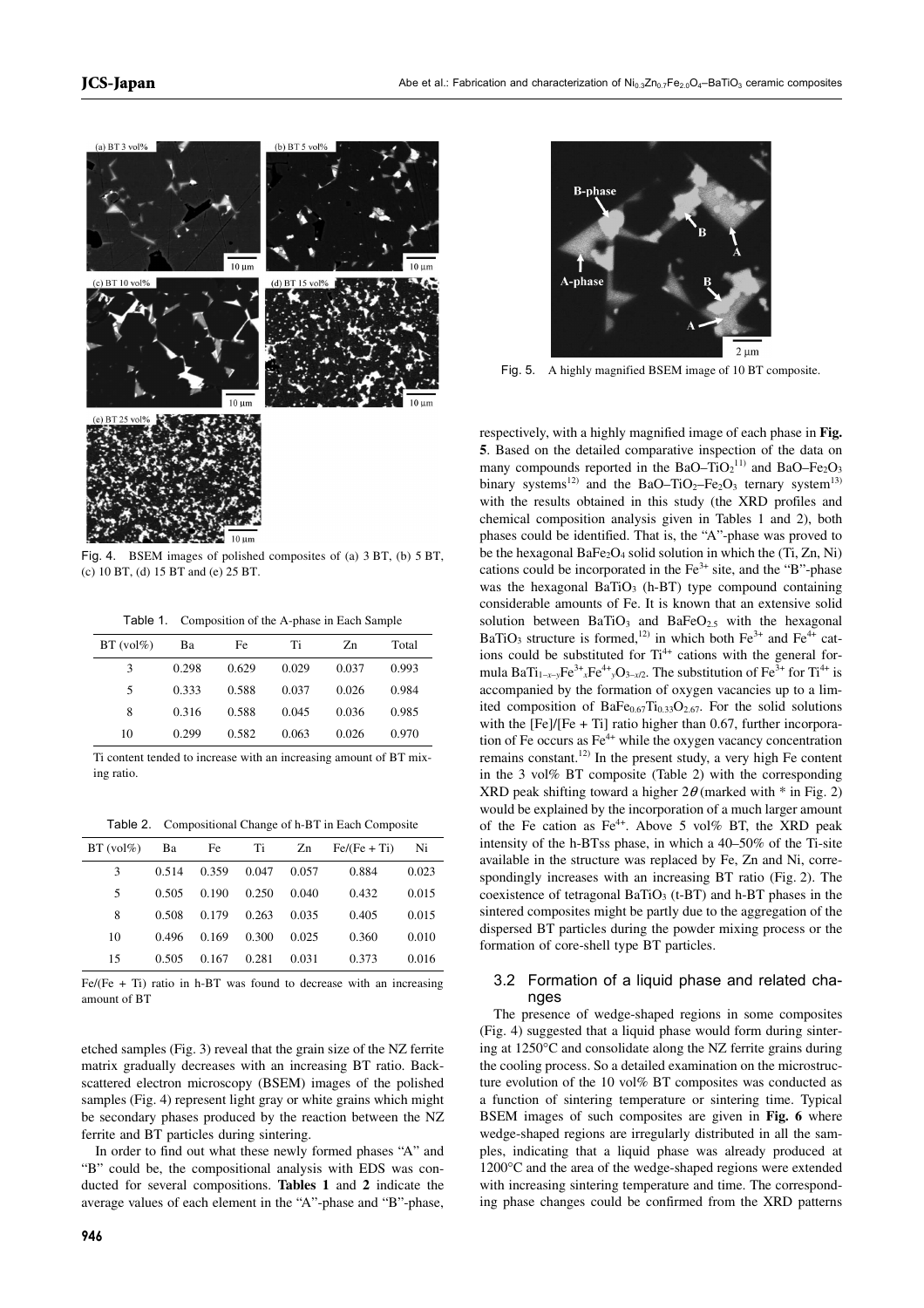shown in **Fig. 7**. A slight change was detected for the XRD peak intensity of the BaFe<sub>2</sub>O<sub>4</sub>ss phase in the 10 vol% BT composites obtained under different sintering conditions. On the contrary, the relative amount of the h-BTss vs. t-BT phases changed considerably depending on sintering conditions. That is, the h-BTss/ t-BT intensity ratio correspondingly increased with increases in sintering temperature and sintering time at 1200°C (4 h  $\rightarrow$  12 h  $\rightarrow$  48 h). The location of the h-BTss grains could be detected from highly magnified BSEM observation of the composite samples. As clearly shown in a representative BSEM image in Fig. 5, the h-BTss grains (the "B"-phase in Fig. 5) were definitely involved in the wedge-shaped regions where the remaining

sharply-edged portions were found to be composed of BaFe<sub>2</sub>O<sub>4</sub>ss (the "A"-phase). These results revealed that a liquid phase could form in the pseudobinary eutectic system of BaFe<sub>2</sub>O<sub>4</sub>ss with a lower melting temperature (BaFe<sub>2</sub>O<sub>4</sub> itself congruently melts at  $1420^{\circ}C^{14}$ ) and h-BTss. Therefore, the deposition and growth of the h-BTss grains would mainly occur in a liquid phase during sintering, while the BaFe<sub>2</sub>O<sub>4</sub>ss grains consolidate during the cooling process, which resulted in the specified microstructures of the composites fabricated in this study.



Fig. 6. Microstructure evolution of 10 BT composites sintered under different conditions.



Fig. 7. Phase change of 10 BT composites with sintering conditions. Fig. 8. Fractional phase change in each composite.

As for the formation of a liquid phase, it was noticed that the amount of the liquid phase formed during sintering was dependent on the BT ratio in the composites. A decreasing fraction of the wedge-shaped regions with an increasing BT ratio could be recognized by comparing the BSEM images between 10 BT, 15 BT and 25 BT composites shown in Fig. 4(c), (d) and (e), which indicated that the amount of a liquid phase was gradually reduced with an increasing BT ratio. As a result of a reduced amount of a liquid phase, the formation of the  $BaFe<sub>2</sub>O<sub>4</sub>$ ss and h-BTss phases should be considerably suppressed. Contrary to this relationship, however, the increasing production of the h-BTss phase was observed for the 15 BT and 25 BT composites (Fig. 2). The intensified production of the h-BTss phase in these composites with few or no liquid phase would be explained by the solid state reaction between t-BT and NZ ferrite particles during sintering. Thus the formation process of the h-BTss grains might be different depending on the t-BT content in the present composite system.

#### 3.3 Possible causes leading to large  $\varepsilon$

Three possible causes were considered for substantially high  $\varepsilon$ <sub>r</sub> values observed in the composites with the BT ratio more than 3 vol% (Fig. 1). These are (1) the formation of new compounds having very high  $\varepsilon_r$ , (2) the formation of a capacitive barrier layer at grain boundaries, and (3) the occurrence of electron hopping between  $Fe^{2+}$  and  $Fe^{3+}$  in the NZ ferrite phase.

The fractional solid phases present in the composites sintered at 1250°C for 4 h are given in **Fig. 8** for the purposes of comparison with the  $\varepsilon_r$  change in Fig. 1. If a steep  $\varepsilon_r$  increase in a composition range up to 5 BT is due to the formation of the  $BaFe<sub>2</sub>O<sub>4</sub>$ ss phase, it could not reasonably explain the substantially large  $\varepsilon_r$  values of the 15 BT and 25 BT samples. Therefore, the remarkable increase in  $\varepsilon$ <sub>r</sub> could not be attributed to such a change of the newly formed secondary phases with BT content. However, as for the formation of the BaFe<sub>2</sub>O<sub>4</sub>ss phase, a liquid phase was found to be produced during sintering for a limited BT range of 3%–15%. A contribution of such a liquid phase formed during sintering, capacitive layers might be produced along grain boundaries of NZ ferrite. If a material consisted of electrically conductive grains surrounded by an insulating layer, then it has a very large effective  $\varepsilon$ <sub>r</sub> and similar properties to those of varistors.15) In order to elucidate whether this kind of barrier-layer structure has been constructed or not, the *V–I* property under the DC field was measured by the 4-probe method for the composites. **Figure 9** shows the *V–I* relationships of some composites sintered at 1250°C for 4 h. The each composite sample reveals a linear correlation between  $I_{DC}$  and  $V_{DC}$ , from which an exponent

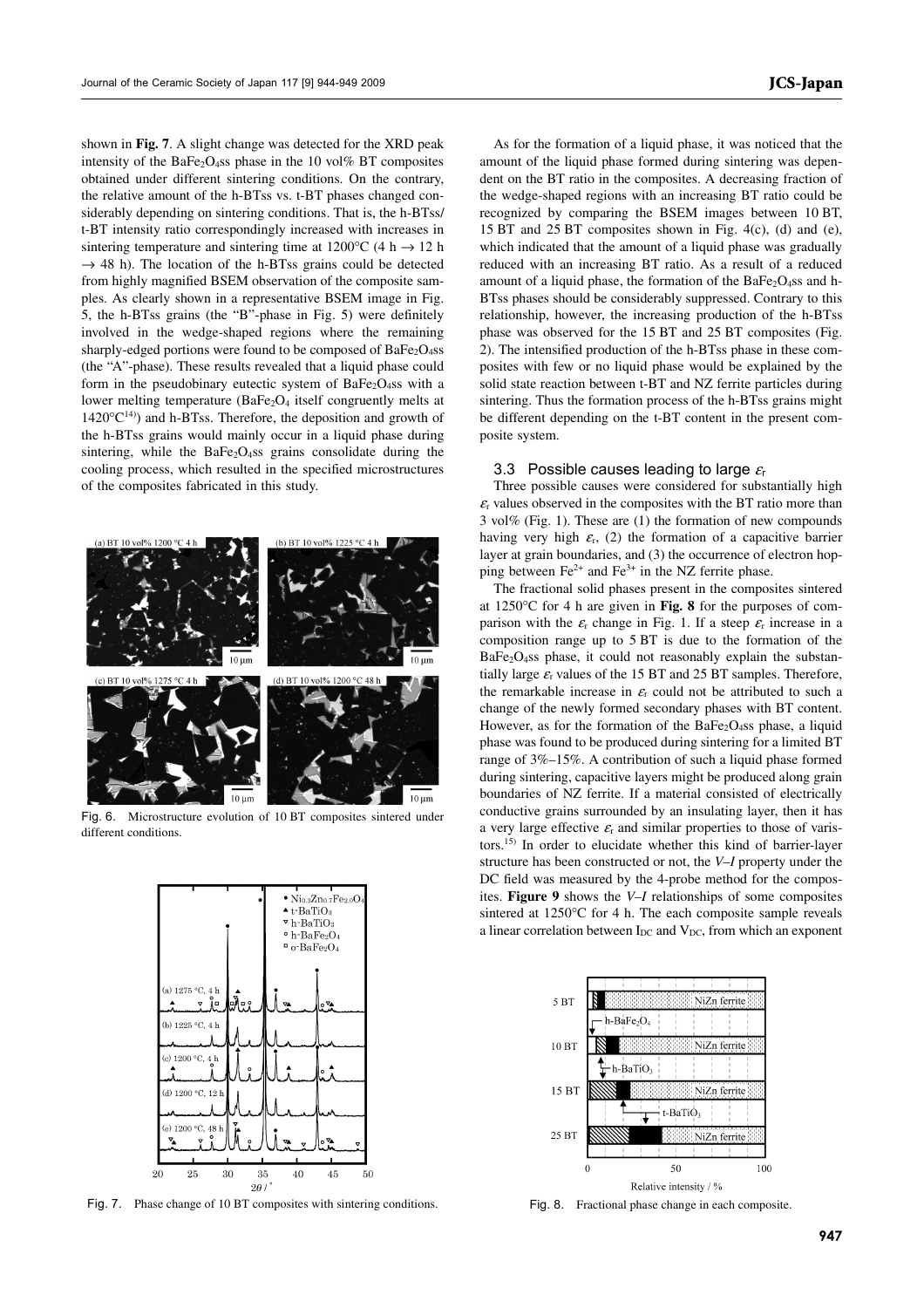$\alpha$  in the relation I = kV<sup> $\alpha$  16)</sup> was evaluated to be  $\alpha$  = 1.0 for all the samples and also a DC bulk resistivity to be  $\rho/\Omega$ ·cm = 6.3  $\times$  $10^3$ ,  $3.4 \times 10^1$ ,  $4.4 \times 10^1$ ,  $2.3 \times 10^1$  for 0 BT, 5 BT, 10 BT and 15 BT, respectively. The  $\alpha$  value and substantially low values of the bulk resistivity of the composite samples indicated that capacitive boundary layers were not produced in the present composite system.

To examine the effect of electron hopping in the NZ ferrite, which could occur by the incorporation of a tetravalent cation such as  $Ti^{4+}$  into Fe<sup>3+</sup>-site in the spinel structure,<sup>17)</sup> on the electrical properties of the composites, the Ti concentration in the NZ ferrite matrix phase was measured by EDS analysis for each composite sample. The result is given in **Fig. 10** where each Ti concentration, which was derived by assuming that measured Ti ions occupied the octahedral B-sites, is plotted against the corresponding BT mixing ratio. It should be noticed that the Ti concentration was substantially low in all the composite samples and gradually increased to reach as high as 3.0 at% for the 15 BT composite. Based on this result, several Ti-doped NZ ferrite samples were separately fabricated by sintering at 1250°C for 4 h to elucidate the effect of the Ti-doping on their electrical properties. **Figure 11** shows DC resistivity changes for the composites and Ti-doped ferrites as a function of the Ti concentration in each sample. Both curves indicated that the substitution of a small amount of the  $Ti^{4+}$  cations caused a DC resistivity change by two or three orders of magnitude lower than those of the original Tiundoped samples.

There have been many studies on the effect of the  $Ti^{4+}$  cation substitution on the magnetic, electric and dielectric properties of spinel ferrites.<sup>17)–20)</sup> According to these studies, the  $Ti^{4+}$  substitution should lead to the reduction in their electrical conductivity and dielectric constant, which was opposite to the result of this study. However, those changes already reported were observed for the ferrites containing substantial amounts of  $Ti^{4+}$  (mostly more than 10 mol%), which was fairly different from the Ti concentration in the present NZ ferrite samples. The conductivity mechanism of the NZ ferrite family is believed to be electron hopping between ions of the same type on equivalent sublattice,  $Fe<sup>3+</sup>$  and  $Fe<sup>2+</sup>$ . For the NZ ferrite, it is known that the resistivity of the  $Ni_{0.3}Zn_{0.7}Fe_{2+\delta}O_{4-x}$  ferrite shows a very drastic change depending on the iron content  $\delta$ . With a very small positive  $\delta$ . the insulating state of the stoichiometric sample of  $\delta = 0$  could be converted to the condition for n-type electron hopping by the presence of some  $Fe<sup>2+</sup>$ , resulting in lowering in the resistivity by several orders of magnitude.<sup>21)</sup> Probably, the similar situation would occur when a small amount of  $Ti<sup>4+</sup>$  is incorporated in the NZ ferrite fabricated in this study. That is, the lowering in the DC resistivity observed for samples containing small amounts of Ti could be closely associated with the creation of  $Fe^{2+}$  by the  $Ti^{4+}$ substitution.

In addition to the DC resistivity,  $\varepsilon_r$  changes with Ti concentration incorporated in the NZ ferrite phases were examined for the Ti-doped samples obtained in this study. The results are shown in **Fig. 12**. It is clearly seen that increasing  $\varepsilon_r$  behaviors observed for the composites and Ti-doped ferrite samples with an increasing Ti concentration are very similar to those of the DC resistivity of the corresponding samples, suggesting that electron hopping conduction induced by a small amount of Ti-doping in the ferrite could be responsible for the increases in  $\varepsilon_{r}$ . Decreasing  $\epsilon_r$  values after each  $\epsilon_r$  maximum could be explained by the following changes; a gradual lowering in the sinterability with an increasing amount of Ti-doping for the BT-free NZ ferrite samples and a relative reduction of the Ti-doped NZ ferrite phase



Fig. 9.  $V_{\text{D.C.}}$  -I<sub>D.C.</sub> characteristic of NZ ferrite-BT composites. ( $\rightarrow$  0 BT,  $-$  = 5 BT,  $+$  10 BT,  $-$  15 BT).



Fig. 10. Relationship between Ti concentration in NZ ferrite and BT mixing ratio.



Fig. 11. DC resistivity changes with Ti concentration for Ti-doped ferrite and composites.



Fig. 12.  $\varepsilon_r$  changes with Ti concentration for Ti-doped ferrite and composites.